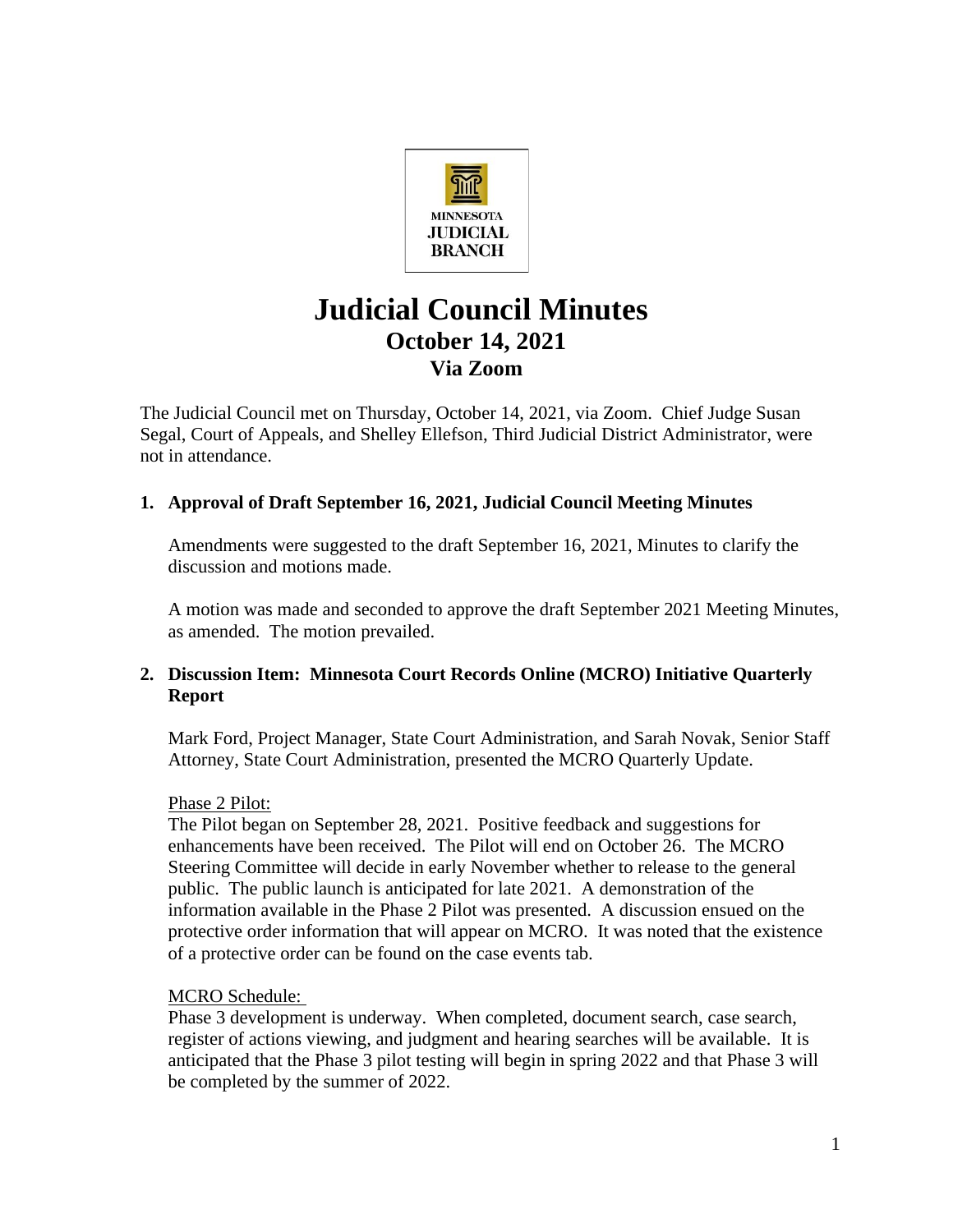A discussion ensued on the benefits the MCRO system will afford. It was suggested that the Judicial Council discuss, at a later date, improvements to the Minnesota Government Access (MGA) application.

#### MCRO Phase 1 Usage

It was noted that the MCRO site is being actively used for viewing and downloads since the application went live on March 17, 2021. As of September 30, 2021, an average of 350 downloads per hour have occurred and over 1.4 million documents have been downloaded. It was reported that no major performance or technical concerns have been reported.

## MCRO Budget

The MCRO Initiative Phase 3 is on-time and on-budget.

## **3. Discussion Item: Treatment Court Initiative (TCI) Recommendation to Approve Creation of Clearwater County DWI Treatment Court**

Chief Judge Bueltel, Co-Chair, TCI, presented the TCI recommendation to approve the creation of the Clearwater County DWI Treatment Court. It was noted that Clearwater County will partner with Beltrami County and will share a coordinator. It is anticipated that the treatment court will serve approximately 10 participants on an annual basis. The Treatment Court will be funded by the Department of Public Safety, Office of Traffic Safety.

There being no objection to acting on the request at the present meeting, a motion was made and seconded to approve the creation of the Clearwater County DWI Treatment Court. The motion prevailed

## *Council Action*

The Judicial Council approved the creation of the Clearwater County DWI Treatment Court.

## **4. Discussion and Decision Items: Major Criminal Backlog Action Plans**

Each Chief Judge gave an update on implementation of the Criminal Backlog Action Plans. Actions being taken include:

- Adjusting calendars to accommodate the need to concentrate on the major criminal backlog;
- Incorporating the use of senior judges;
- Determining increased staff needs;
- Actively meeting with justice partners;
- Scheduling case resolution events;
- Analyzing the impact of In-person and Remote Hearing Requirements; and
- Incorporating the opportunities afforded by the American Rescue Plan (ARP) Funds allocated to the Judicial Branch, including increased use of senior judges and increased staff.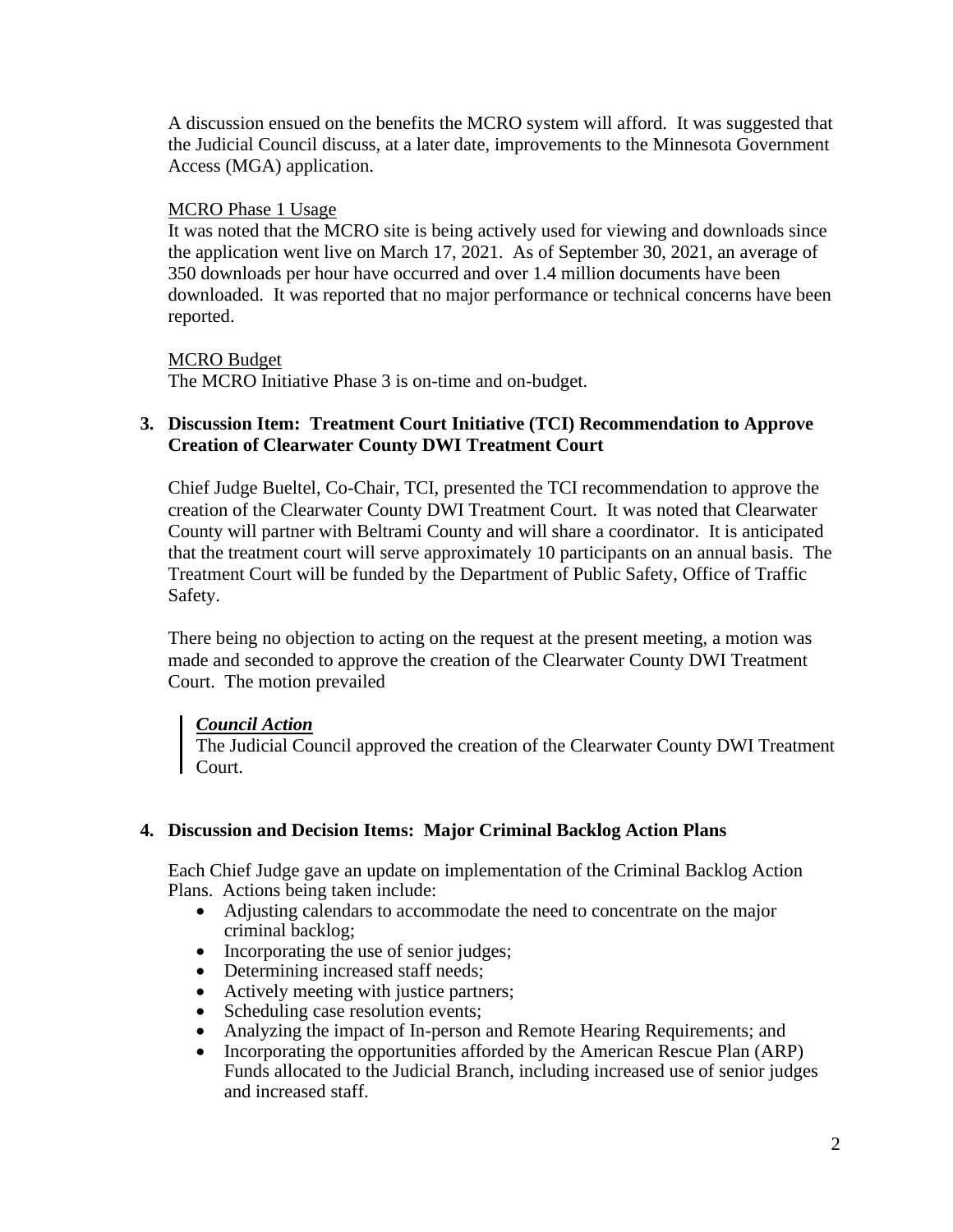It was noted that improvements have already been seen in several counties/districts. It was also noted that increased and consistent communications both internally and with justice partners is crucial. A lack of public defenders was cited in many locations.

Dan Ostdiek, Director of Finance, State Court Administration, reviewed the ARP Funds allocation recommendation. The recommendation distributes the \$9.961M allocated to the Judicial Branch to tackle the major criminal backlog. The recommended allocation for each district is based on each district's proportion of the total Major Criminal backlog hours. It was noted that districts will have the ability to transfer unneeded funds to a central account for distribution to districts in need of additional funds. It was also noted that, for audit purposes, ARP funds must be tracked separately and that good documentation is the key for the use of ARP funds.

There being no objections to acting on the proposal at the current meeting, a motion was made and seconded to approve the JAD recommendation on the ARP Funds allocation. The motion prevailed.

#### *Council Action*

The Judicial Council approved the JAD recommendation on the American Rescue Plan Funds allocation.

#### **5. Discussion Item: Effective Date of Judicial Council Actions Relating to In-Person and Remote Proceedings**

Jennifer Super, Emergency Management Analyst, State Court Administration, presented information on the most current COVID-19 data.

A discussion ensued on the effective date of the In-Person and Remote Proceedings recommendations. It was suggested that the Judicial Council continue to monitor the COVID-19 data, continue to operate under the existing Chief Judge Order, and discuss an implementation date at the November Judicial Council meeting. There was no objection to the continuation of the topic to the November meeting.

#### **6. Discussion Item: Proposed Amendments to Judicial Council Policy 515; Petty Misdemeanor and Payable Misdemeanor Failure to Appear Policy**

Deb Blees, Senior Staff Attorney, State Court Administration, reviewed the proposed amendments to Judicial Council Policy 515 and the rationale for the amendments. It was explained that Minn. Stat. §§169.92 and 171.16 were amended by the 2021 Legislature. This necessitates amendments to Policy 515.

Specifically, effective January 1, 2022, Minn. Stat. §§ 169. 92, subd. 4 and 171.16, subd. 3 are amended to prohibit the Commissioner of Public Safety from suspending driver's licenses for failing to appear for petty misdemeanors and driving after suspension violations, and for failing to pay fines. Three amendments are recommended to address this change: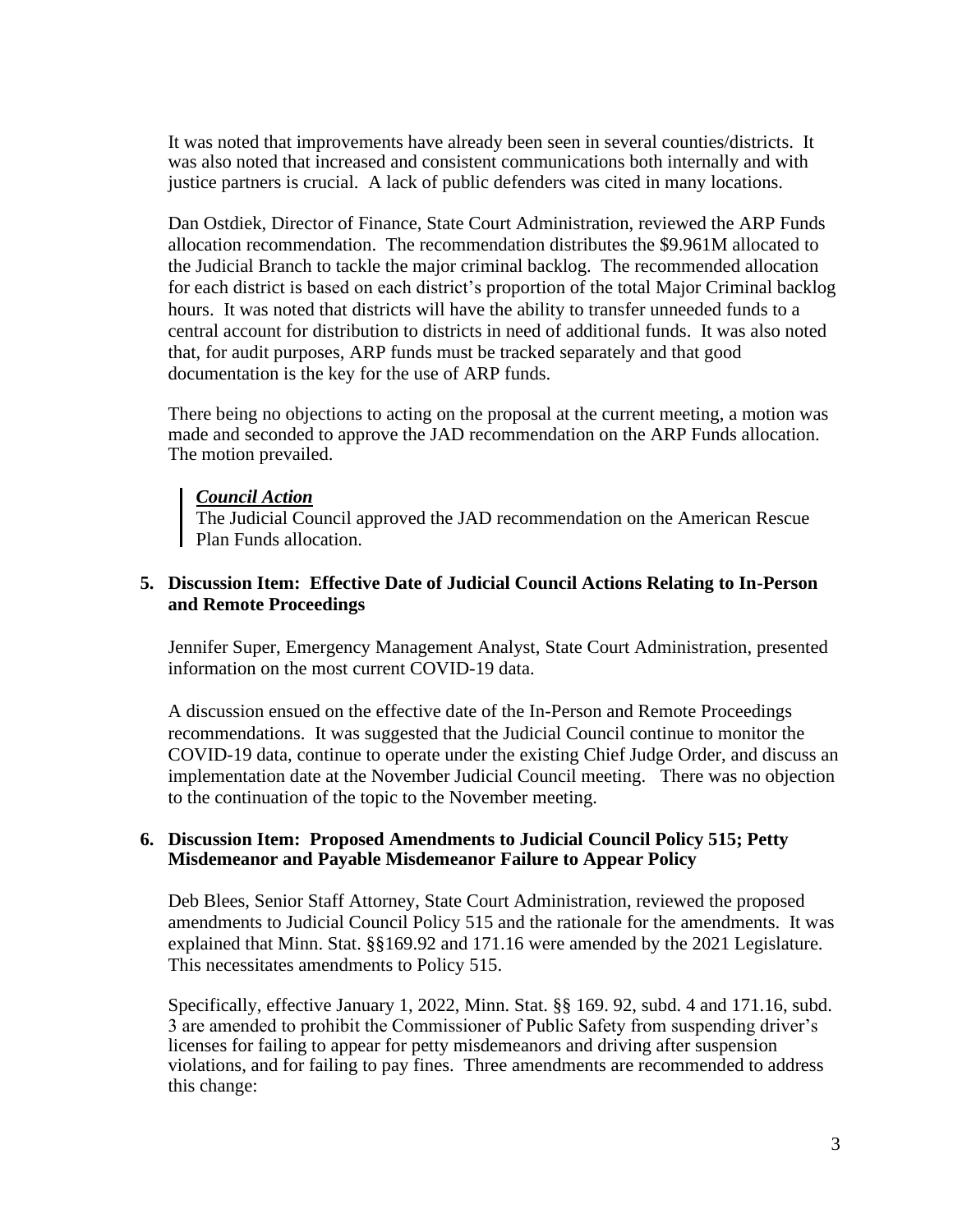- 1. Remove footnote 2, "Failing to pay a fine in lieu of appearing in court in response to a citation is *not* a failure to pay under Minn. Stat. § 171.16, subd. 3."
- 2. Amend Administrative License Sanctions paragraph 1 by striking "petty misdemeanor or" to remove Court Administration's requirement to notify the Department of Public Safety when a person fails to appear for a petty misdemeanor case involving the operation of a motor vehicle.
- 3. Amend Administrative License Sanctions paragraph 1 to add an exception for a misdemeanor charge of Driving after Suspension (DAS) in violation of Minn. Stat. § 171.24, subd. 1.

Ms. Blees noted that there are other housekeeping amendments included in the proposal. It was also noted that a request was made to include the term "referee" at II. Definitions, C. Failure to Appear – A person is deemed to have failed to appear in response to a payable citation when the person has not:

a) appeared in court before a judge, referee, or hearing officer, or...

There being no objection to moving on the proposed amendments at the current meeting, a motion was made and seconded to approve the proposed amendments with the amendments to include the term "referee" in the definition section, effective January 1, 2022.

The motion prevailed.

## *Council Action*

The Judicial Council approved proposed amendments to Judicial Council Policy 515; Petty Misdemeanor and Payable Misdemeanor Failure to Appear Policy, effective January 1, 2022**.** 

## **7. Discussion Item: Reconsideration of Judicial Council 2010 decision to require entry of conviction on all offenses when a citation payment is made. Possible Amendments to Judicial Council 506.1; Statewide Payable Offense Policy**

Chief Judge Stoney Hiljus, Chair, COPS Committee, reviewed an issue discussed at the last COPS Committee meeting, specifically possible reconsideration of the 2010 Statewide Payable Offense Policy decision that requires entry of conviction and imposition of the payable fine amount on all charges/counts when defendant opts to pay a payable citation without appearing in court. Concern was expressed that this policy in effect treats persons who elect to appear in court differently from those who pay without appearing; that defendants might not be aware of potential collateral consequences when paying a citation; and that the policy may conflict with existing statutes. It was noted that when the policy was promulgated in 2010, technology limitations greatly shaped the current policy.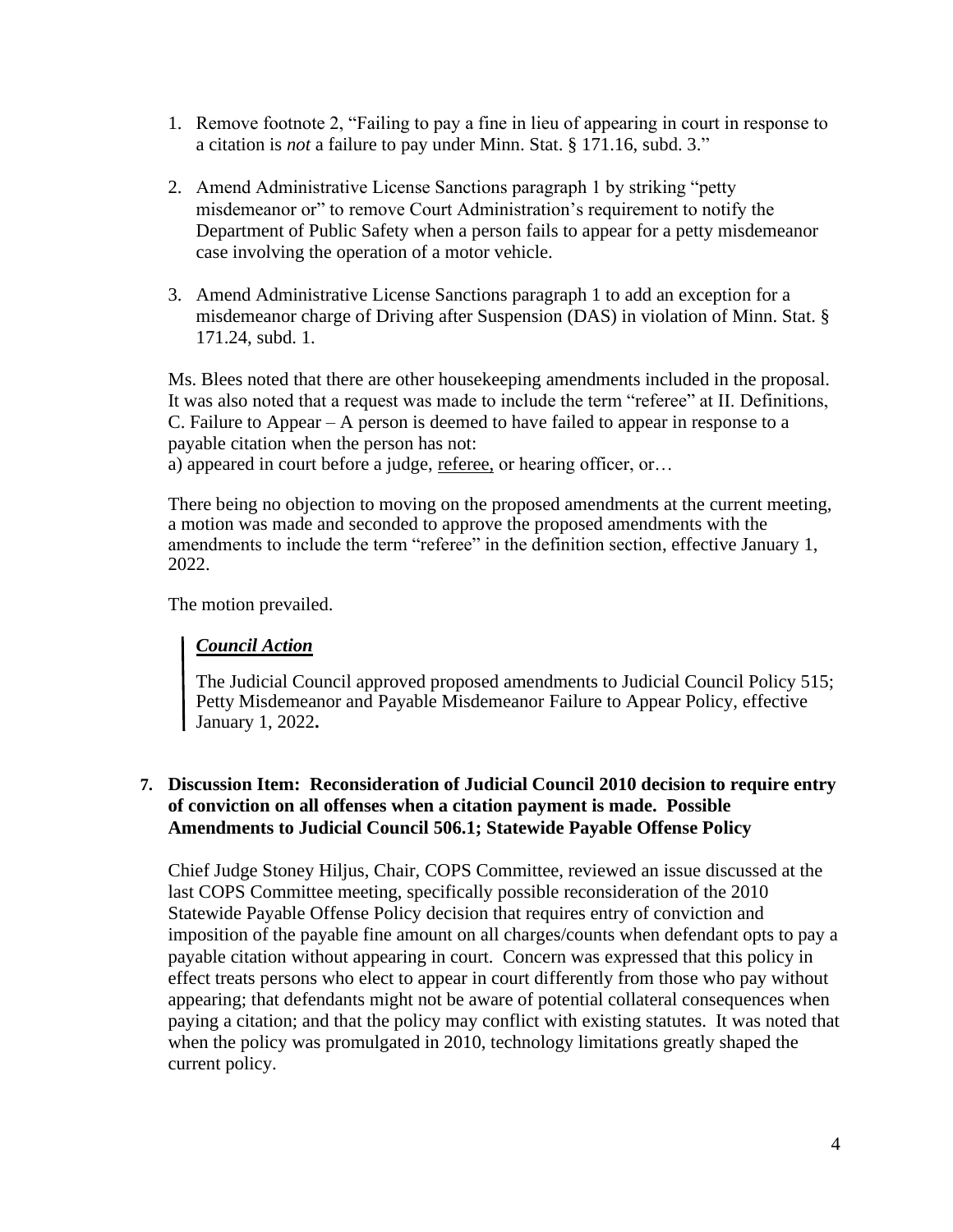A discussion ensued on the possibility of further exploration into whether there are technical or process changes that could be implemented to prevent the entry of multiple convictions and sentences. It was noted that determining the legal and technical requirements would involve a large-scale effort that would require the involvement of judges, district court staff, and State Court Administration staff. Changes in the automated process would likely require more manual work by court staff and more hearings for district court judges. It was also noted that a technological solution may require the services of the case management system vendor and that a manual solution may prove too labor intensive.

The Judicial Council determined that the issue will be reviewed at a later date. Staff was instructed to place notice on the public web site of the possible collateral consequences when a defendant opts to pay a payable citation containing multiple charges/counts without appearing in court.

## **8. Discussion Item: FY21 Final Financial Report – Dan Ostdiek, Finance Director, State Court Administration**

Dan Ostdiek, Finance Director, State Court Administration, presented the FY21 final financial report.

## **9. Decision Item: Quality Court Workplace Survey – Proposed Next Steps**

Chief Judge Tamera Yon, HR-EOD Committee Chair, and Katie Schurrer, Strategic Planning and Projects Division Manager, State Court Administration, reviewed the Quality Court Workplace proposed next steps.

It was noted that the recommendations align the Quality Court Workplace results with local priorities. Jurisdictions may tailor activities to unique needs and resource availability. It was noted that the issue of stress needs emphasis and special attention. HR/EOD will lead action planning efforts for the judge/justice results and should work with the Implementation Committee to collect and share information on survey follow-up activities.

A motion was made and seconded to approve the recommendations. The motion prevailed.

# *Council Action*

The Judicial Council approved the Quality Court Workplace proposed next steps.

## **10. Discussion Item: Supplemental Budget Request**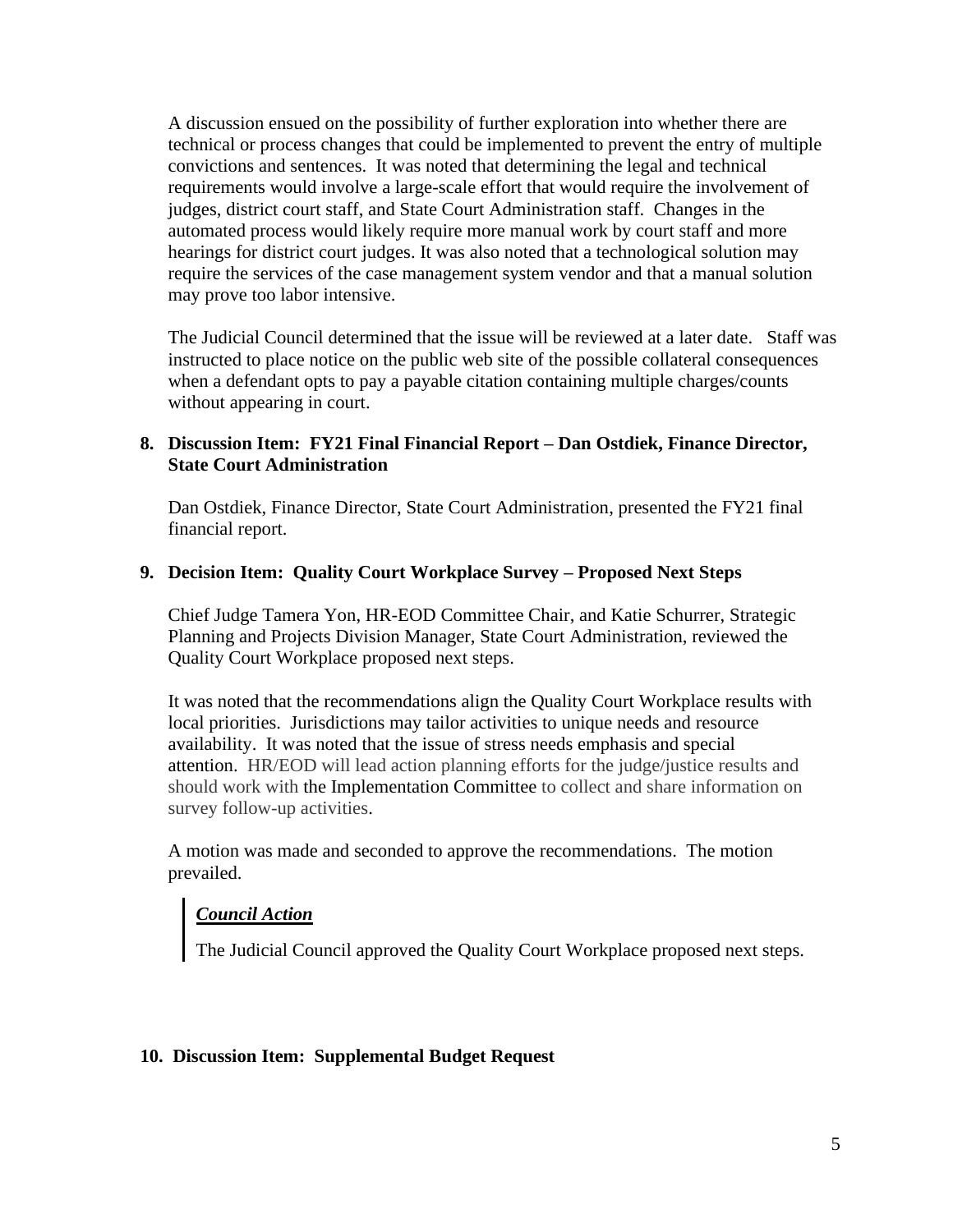A discussion ensued on whether the Judicial Branch should pursue a supplemental budget request seeking compensation increases of 2.5% for judges and a compensation pool of 2.5% for employees for FY2023. It was noted that the FY2022-23 budget request, submitted for consideration by the 2021 Legislature, contemplated that if the economy improved the Branch would consider whether additional funds should be requested. A discussion ensued on whether a compensation request should be discounted, based on discussions with Minnesota Management and Budget. The topic of whether additional funds should be sought for other Judicial Branch initiatives was also discussed.

There being no objection to acting on the recommendation at the present meeting, a motion was made and seconded to submit a supplemental budget request of 2.5% for judges and 2.5% compensation pool for employees for FY23. The motion prevailed.

# *Council Action*

The Judicial Council approved submission of a supplemental budget request of 2.5% for judges and 2.5% compensation pool for employees for FY23.

## **11. Discussion Item: Other Business**

- **a. BCA Testing Delays** A discussion ensued on BCA testing delays and the inability of BCA lab staff to appear live at court hearings. Efforts to resolve the criminal case backlog are greatly impacted by these situations and both situations have resulted in dismissals because speedy trial demands cannot be met. It was agreed that the Chief Justice and State Court Administrator will arrange a meeting with the BCA Superintendent to discuss these concerns.
- **a. Senior Judge Usage –** The Judicial Council discussed the current rate of compensation for senior judges and whether adjustments are appropriate. It was noted that senior judges are paid a daily rate of 70% the salary of a sitting judge and that the compensation increases when a sitting judge's salary is increased. It was also noted that the percentage of compensation senior judges pay into a health care savings plan is based on a vote taken by senior judges and would require a vote by that group to change the amount contributed. The Judicial Council was advised that using American Rescue Plan (ARP) funds to increase senior judge salaries may not be permissible and would likely trigger an audit. It was recommended that this issue be further analyzed.

It was agreed that the issue will be referred to the HR/EOD Committee for further analysis. It was suggested that the Committee explore the following:

- The use of ARP funds to increase senior judge daily salary rate and audit concerns connected with this action;
- What other states pay senior judges for service;
- Whether senior judge salary rates should be converted to an hourly rate;
- Sources of funding salary increases; and
- The impact on active judges and staff if a salary increase is implemented.